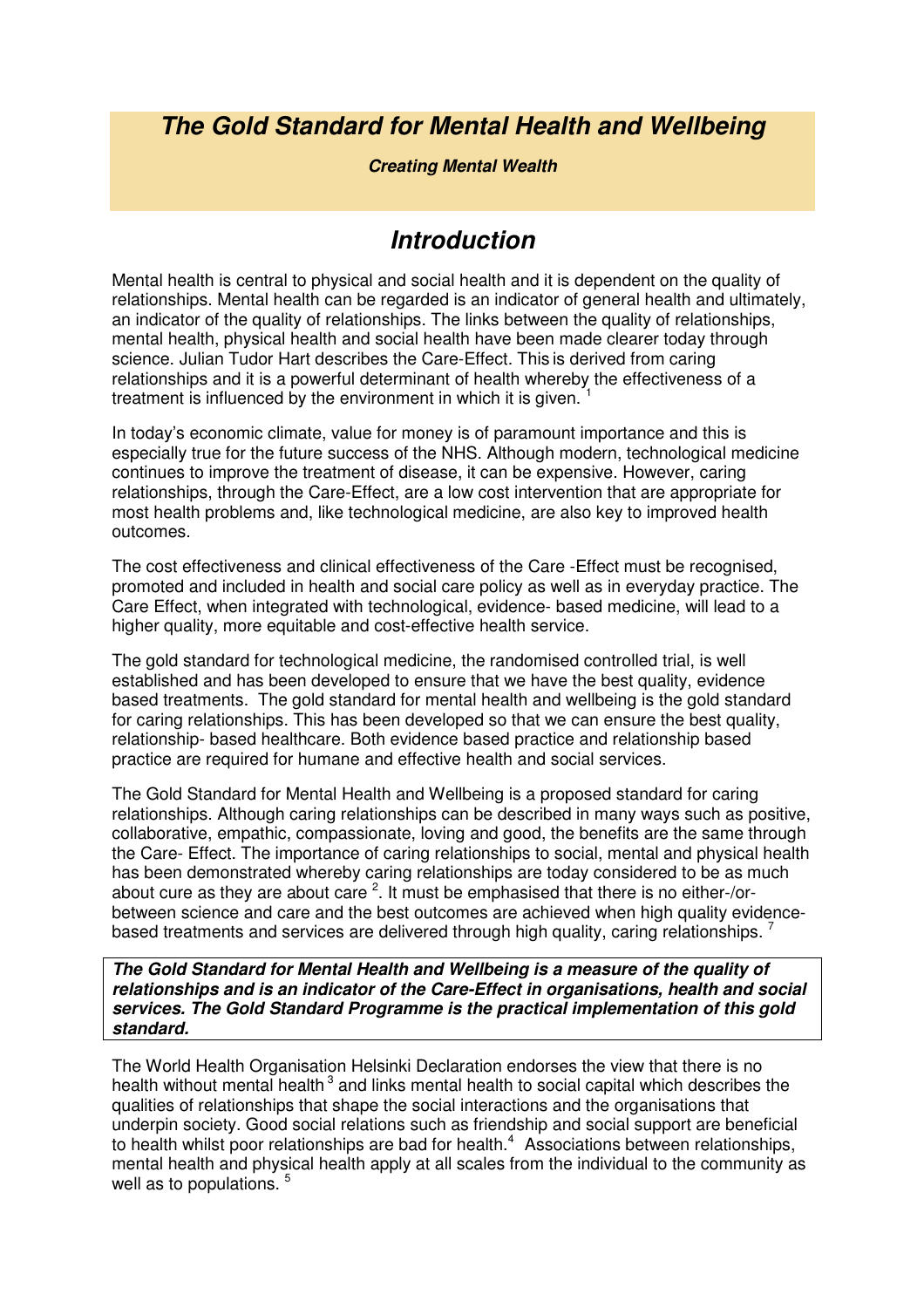Dixon and Sweeney suggest that getting the relationship right keeps people well, makes people better, saves money and therefore has a positive impact on health and on the economy.<sup>2</sup> Relationships can be between people, within and between organisations and between people and their environment including their workplace, home and community. Although the current global economic recession means that less money will be available for healthcare, restoration of a culture of care and the integration of relationship based care with evidence based health and social care systems, should provide a valuable opportunity to deliver high quality, equitable and cost-effective healthcare with less waste. This will free up resources to fund the more expensive technological healthcare innovations and treatments.

```
'All this will need new ways of thinking and working both inside and outside our health services'
```
The Welsh Declaration for Mental Health and Wellbeing<sup>6</sup>

# **Background**

'Adopting Welsh Solutions to meet Welsh Challenges' <sup>6</sup>

The founding values of the NHS are being restored in Wales with an emphasis on collaborative working in order to create a world-class health service  $7$ . With fewer available resources, this poses both a challenge and an opportunity for all of us to work together to provide equitable, high quality and compassionate health care. Although the universal provision of evidence based medical care will improve health outcomes, the main determinants of health and health gain are the social and economic inequities that lie outside the current remit of modern medicine. The challenges of restoring the NHS today are similar to the challenges when establishing the NHS. However, advances in medical and social sciences over the past 60 years have reframed our understanding about the nature of quality and equity in health care.

A new science is emerging that links positive relationships and social health to mental health and mental health to physical health <sup>8</sup>. This changes the view that relationships are less important to health gain and less measurable when compared to the more objective evidence- based technological treatments. The gold standard represents the ultimate standard and the randomised controlled trial is today considered to be the gold standard for modern health and social care.<sup>9</sup> The motto of the Royal College of General Practitioners is `Cum Scientia Caritas' which can be translated into 'science with compassionate care'. In a modernised, new NHS, evidence based medicine and in particular the gold standard randomised control trial has predominated in service development, education and research. In contrast, a comparable gold standard for caring relationships, caritas, has been overlooked until now. The Gold Standard for Mental Health and Wellbeing is a proposed standard for caring relationships.

Healthcare is complex and like all complex systems, is underpinned by a few simple values such as those of caring relationships. Caring relationships can be defined by the three measurable values; the 'hallmarks' of Person Centeredness, Good Communication and Trust. This new Gold Standard will, like all standards, redefine relationships and reset responsibilities between us all including patients, healthcare professionals and managers.<sup>10</sup>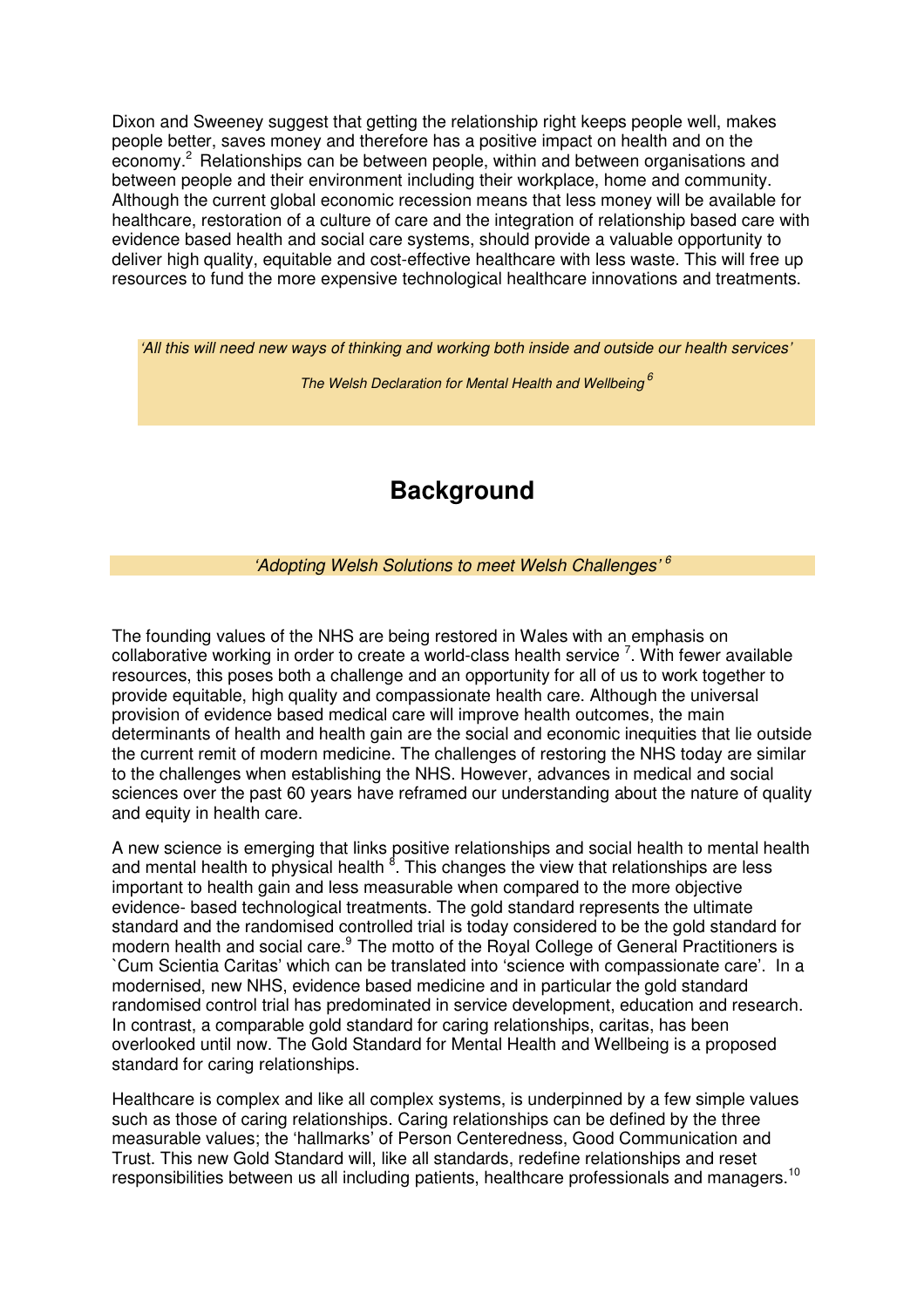# **Executive Summary**

- Mental health is central to physical and social health and it is dependent on the quality of relationships. Mental health can be regarded is an indicator of general health and ultimately, an indicator of the quality of relationships.
- The Gold Standard for Mental Health and Wellbeing is a measure of the quality of relationships and is an indicator of the Care-Effect in organisations and in health and social services.
- The Care-Effect, which is derived from caring relationships, is a clinically effective and cost-effective intervention that is a powerful determinant of health.
- Science is making clearer the processes by which the Care-Effect promotes health, aids recovery and produces resilience. The Care-Effect needs to be better utilised within the NHS.
- A small input of caring relationships can lead to much larger outputs in health gain at a relatively lower cost than just technical medical interventions alone. By reducing waste, resources could be freed to support the universal and equitable provision of quality technological healthcare.
- The best outcomes in health will be achieved when the highest quality, evidence based interventions are delivered through the best caring relationships.
- The Gold Standard Programme is the practical implementation of this gold standard that is set out to demonstrate the best relationship based practice through an evaluation process based on the three measurable hallmarks of caring relationships: Person Centredness, Good Communication and Trust.
- Capability building in relationship based practice needs to be developed alongside capability building in evidence based practice.
- Clinical governance has been developed to improve the quality of healthcare through evidence based practice. Given the importance of the Care- Effect, clinical governance needs also to incorporate the hallmarks of caring relationships.
- The Gold Standard for Mental Health and wellbeing should inform health policy and national standards including National Service Frameworks.
- Research and development utilising complexity science provides a greater understanding of relationship based care.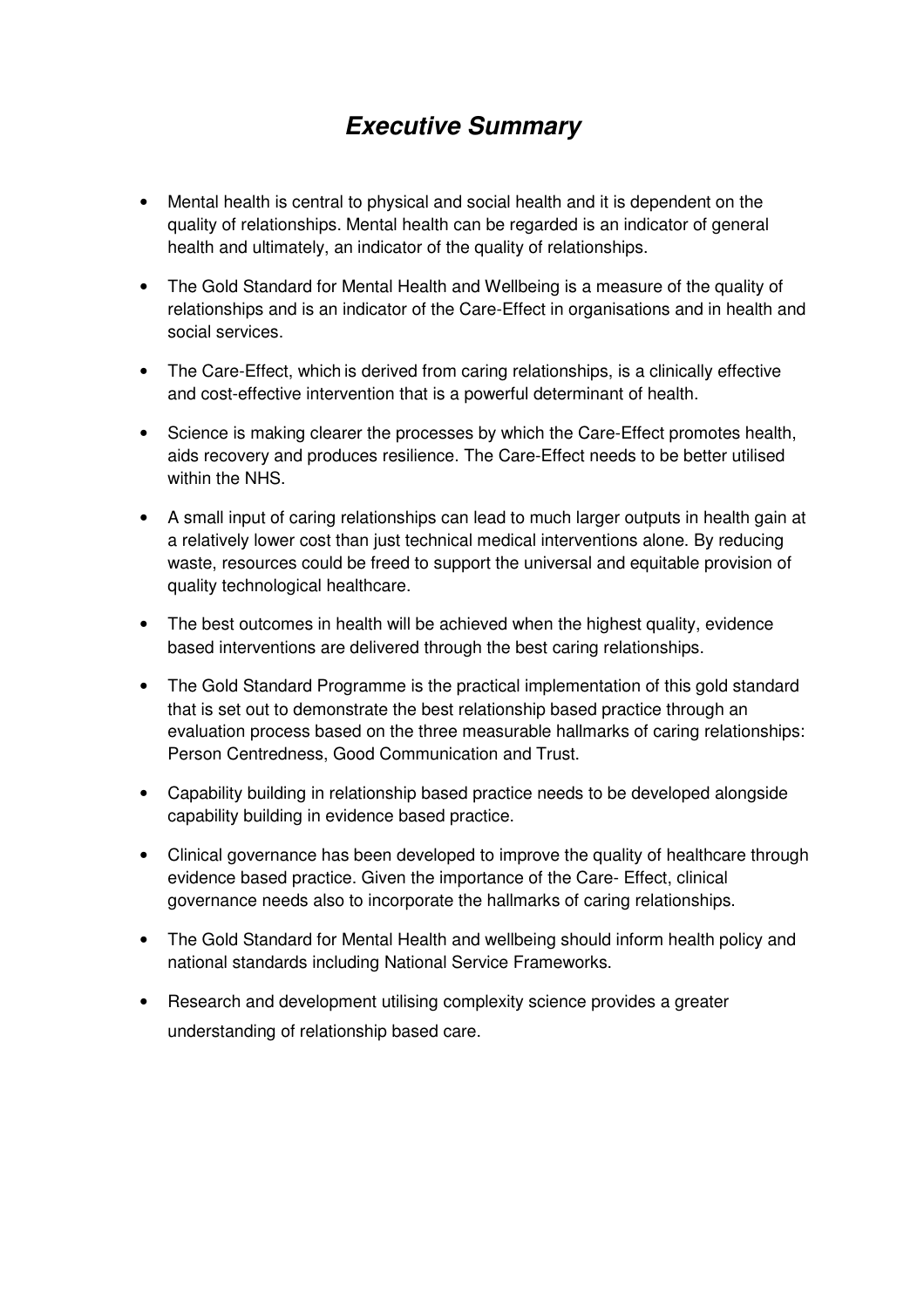### **Social Inequalities and General Health**

Social factors-rather than genetics-are to blame for huge variations in ill health and life expectancy around the world.

Social Injustice is killing people on a grand scale

The key message is that the circumstances in which people are born, grow, live, work and age are the fundamental drivers of health and health inequality <sup>10</sup>

 Closing the gap in a generation: health equity through action on the social determinants of health, Sir Michael Marmot, WHO, August 2008

The Beveridge report of 1942 identified the five giants of disease, ignorance, squalor, want and idleness to be slayed for a better post World War Two Britain. This report paved the way in 1948 for the NHS that was based on the principles of equity, quality and universality of care. Aneuran Bevan's NHS brought evidence- based treatment of disease to all UK citizens irrespective of the ability to pay and without discrimination. However, the NHS did not address the other four of Beveridge's giants and the NHS responsibilities did not cover good housing, sanitation, conditions at school and work, diet and nutrition and economic security that are the main determinants of health and health inequalities.  $11, 12$ 

In 1979, Sir Douglas Black's report on inequalities and health suggested that health inequalities had increased despite the establishment of the NHS and were largely due to social inequalities that relate to income, education, housing, diet and employment and work conditions. The relationships between social inequalities and health inequalities have been further demonstrated since the Douglas Black report.<sup>13</sup>

In 1971, Julian Tudor Hart summarised the inverse care law as 'the more any community needs good medical care, the less likely it is to receive it'. Such communities share the experience of mass unemployment that has lasting consequences for social and biological health.<sup>1</sup> He suggests that capacity to work depends on the health of our minds and mental health depends itself on creative work, good company; respect and affection from others, which we can ourselves return.<sup>14</sup> Dame Carol Black's report on work and health has stated: The links between health, employment, productivity and poverty underline the critical importance of improving the health of the working age population in achieving both greater social justice and higher economic growth. Similarly, increasing employment and opportunity of employment would directly promote better health and well-being for all. <sup>15</sup>

Marmot and Wilkinson have suggested that high social capital and friendships are goods in themselves. Importantly, that the social environment is crucial to health equity whereby health can be improved by a nurturing environment for children, better education, a socially supportive environment for adults, employment rather than unemployment, better psychosocial working conditions and improved community infrastructure.<sup>5</sup>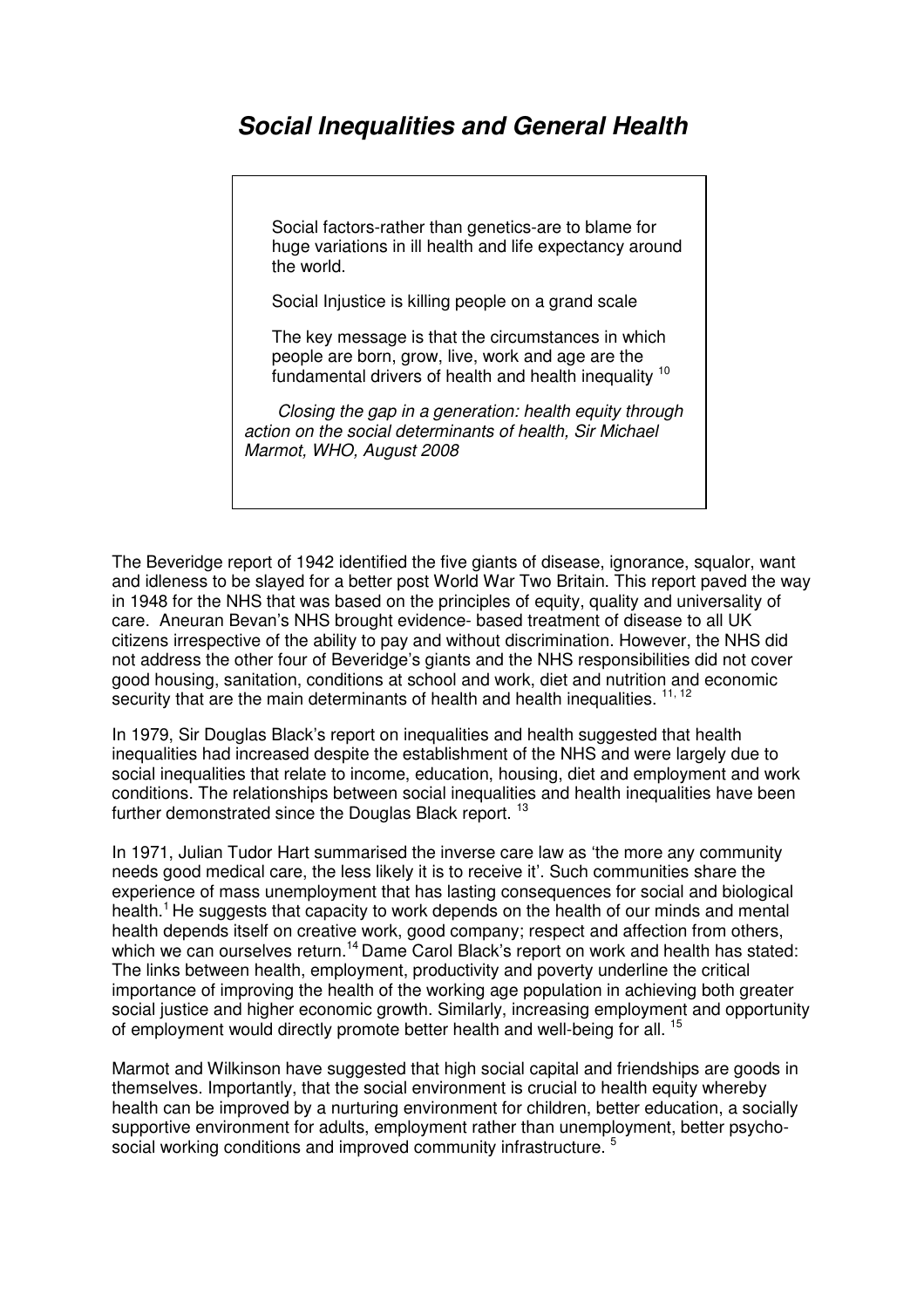### **Social Inequalities and Mental Health**

Mental distress in communities needs to be understood as a response to relative deprivation and social injustice, which erode the emotional, spiritual and intellectual resources essential to psychological wellbeing

It is the distribution of economic and social resources that explain health and other outcomes in the vast majority of studies.<sup>16</sup>

Mental health, resilience and inequalities

Dr Lynne Friedli

WHO 2009

#### **The WHO Helsinki Declaration in 2005 stated: 'there is no health without mental health and mental health is central to the human, social and economic capital of nations.'** <sup>3</sup>

Social capital is the quality of relationships that shape social interactions and it is associated with mental health. Mental health problems are a major cause of life years lost to disability worldwide and mental health is linked to social capital whereby different mental health problems are related to different aspects of social capital i.e. social interactions. Social capital affects physical health through psychological mechanisms and much evidence links illness with poor access to social relationships.<sup>4</sup>

In a report of an all Wales review of mental health services, it was concluded that: 'we need to view mental health and wellbeing from a different perspective like the lenses of a telescope and focus on mental wellbeing as a social issue.  $17$ 

Wales has eight out of the ten poorest and most deprived areas in the UK and some of the poorest health in Europe. The connection between poor physical health and poor mental health cannot be ignored. Mental health is therefore a major economic issue in Wales. $6$ 

### **Relationships:**

### **Social Health, Mental Health and General Health**

Health has been described a social indicator because health is shaped largely by social circumstances such as family, community, work and housing.<sup>18</sup> Social factors are relationships in various forms and mental health depends largely on the quality of relationships and quality of the Care Effect.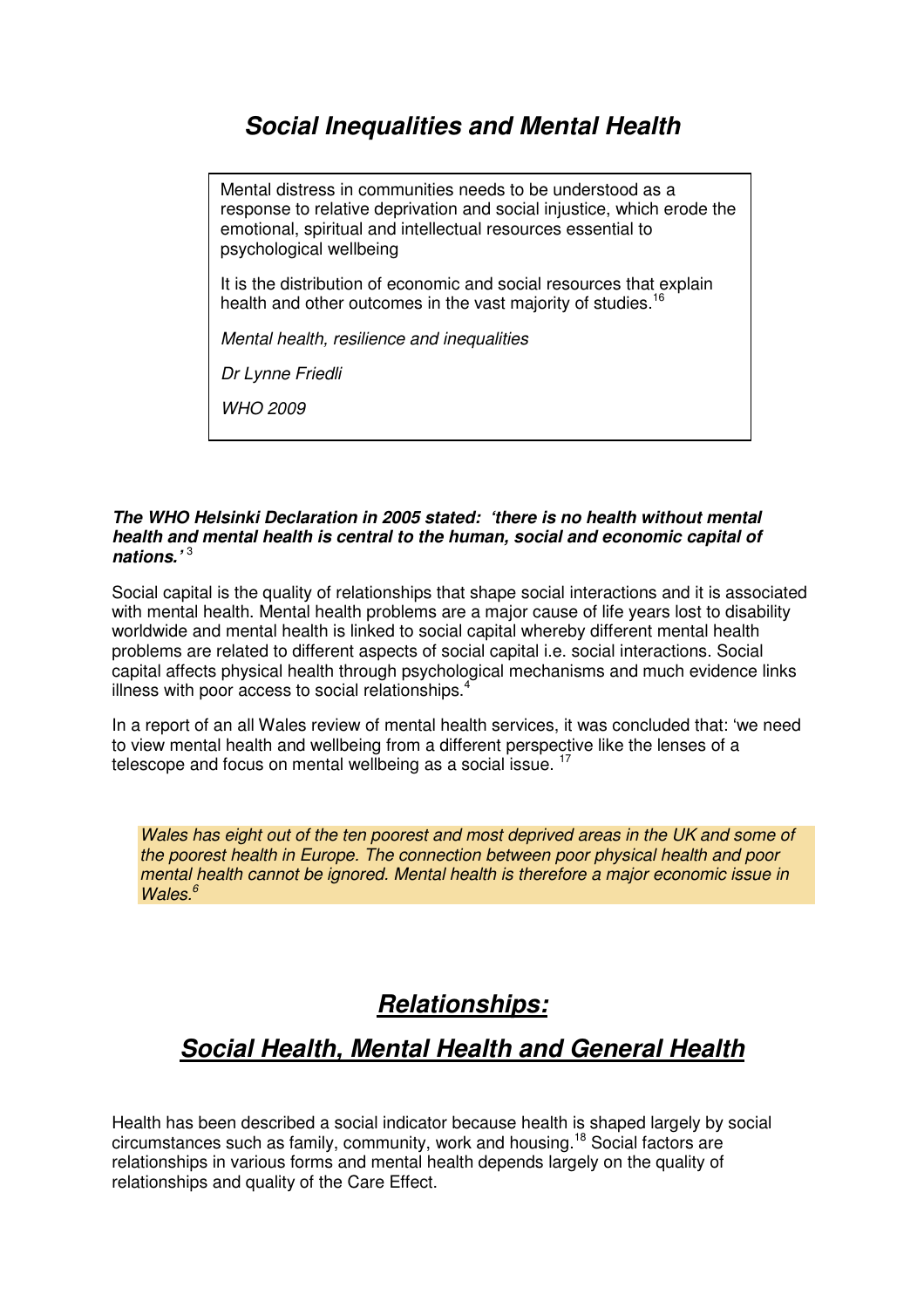

"He first deceased; she for a little tried To live without him; liked it not, and died"

- '**Most NHS staff believed care was not a top priority for NHS organisations'**
- **'NHS staff perceived a lack of value in their own work by NHS organisations'**

Healthcare Commission Report 2008

-Sir Henry Wootton.

In 1967, Welsh GP Dewi Rees wrote a paper for the British Medical Journal on the Mortality of Bereavement, known as 'Dying from a Broken Heart'.<sup>19</sup> The research revealed a greatly increased mortality risk for the bereaved who had lost a close relative. The Care Effect is also known as the 'Placebo Effect' and the 'Human Effect', which has been discussed in detail by Dixon and Sweeney who cited Dewi Rees's work, which is regarded as the first scientific evidence to support the importance of relationships to an individual's health.<sup>2</sup>

**In 1957, psychotherapist, Michael Balint's work 'The Doctor, His Patient and The Illness looked at the relationship between doctor and patient and described the central role of the therapeutic relationship for healing<sup>20</sup> In a recent critical review of the evidence relating to the prescription of antidepressants for depression, it was concluded that the therapeutic importance of the consultation may be as/more important than the tablets.<sup>21</sup>**

Richard Wilkinson has described health as a social indicator and has defined illness as a sign that something is going wrong in our relationship with our environment. He proposes that whether the health problem is depression, anxiety, obesity, alcoholism or heart disease, they all are indicators of an aspect of someone's life going wrong.<sup>17</sup> Wilkinson and Marmot describe the causes behind causes that link social relationships to mental and physical health.<sup>5</sup>:

Person centred approaches that acknowledge and value individuals as people and give proper recognition to the therapeutic potential of these relationships. Good practice by engaging with individuals and their carers, as they are central to the relationship between service providers and themselves in setting and shaping the services they require. This will be achieved through partnership, empowerment and personal responsibility.

As members of society, the people of Wales must accept responsibility within their own communities, workplaces and families to address those relationships that impact on all aspects of our day to day lives

Have a responsibility for our own and others mental health and wellbeing Need to be able to develop the understanding and gain the skills so that we can recognise signs of mental ill health in others and ourselves. <sup>6</sup>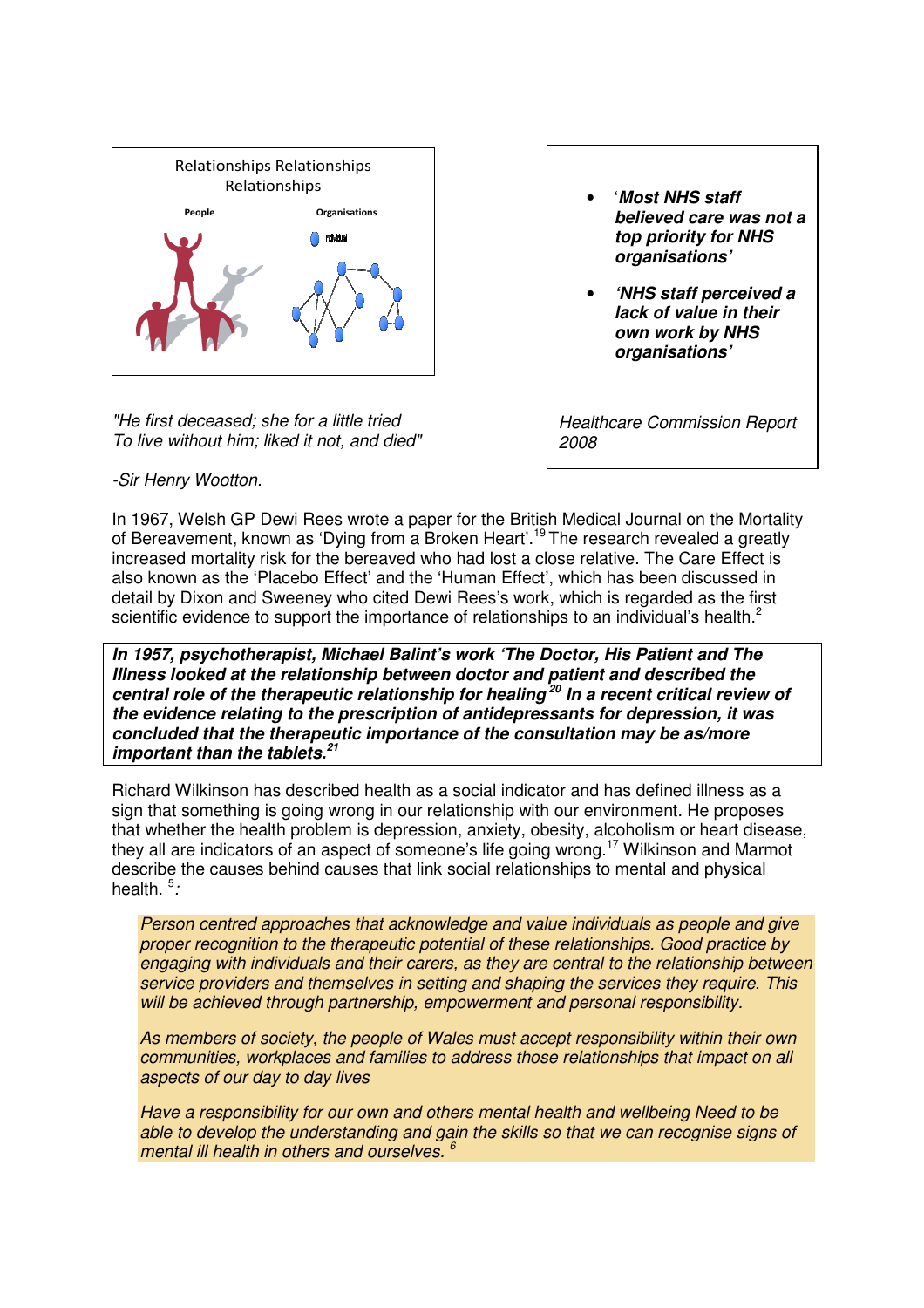## **The Science of Care**



The Royal College of General Practitioners motto is Cum Scientia Caritas which can be translated as science with compassionate care. And the values of General Practice are those of evidence based medicine and the continuity of personal care. <sup>22</sup>

Advances in science are revealing the links between social health, mental health and physical health whereby, as Goleman suggests: 'our relationships mould not only experience but also our biology'. Relationships exert influence on the ways our genes express themselves as well influencing habits such as eating and smoking. As Goleman puts it: 'nourishing relationships have a beneficial impact on our health while toxic ones can act as slow poisons in our body'. The idea of the sociable brain, with us all being wired to connect, has emerged from recent neuroscience. <sup>8</sup>

From a public health to a community to an individual, the relationship between health inequalities, social capital, mental health and physical health is becoming clearer through science which helps us reframe our understanding of modern health problems such as metabolic syndrome i.e. type 2 diabetes, obesity, hypertension and cholesterol disorders. It is suggested that negative relationships cause social distress which, through negative psychological and emotional arousal, alter hormonal and immune system function. Social distress can also lead to adverse changes in behaviour and habits such eating and smoking that can have detrimental effects on the body and body functioning. A person's genetic makeup and the context of stress are important factors in a person's psychological, emotional and physical response to stress.<sup>5</sup>

The placebo effect has also been described as the 'care effect' and the 'human effect'.<sup>2</sup> This effect has been shown to be a relationship effect and has an important role in wellbeing, healing and recovery. 'Placebo responses' can arise from both conscious beliefs and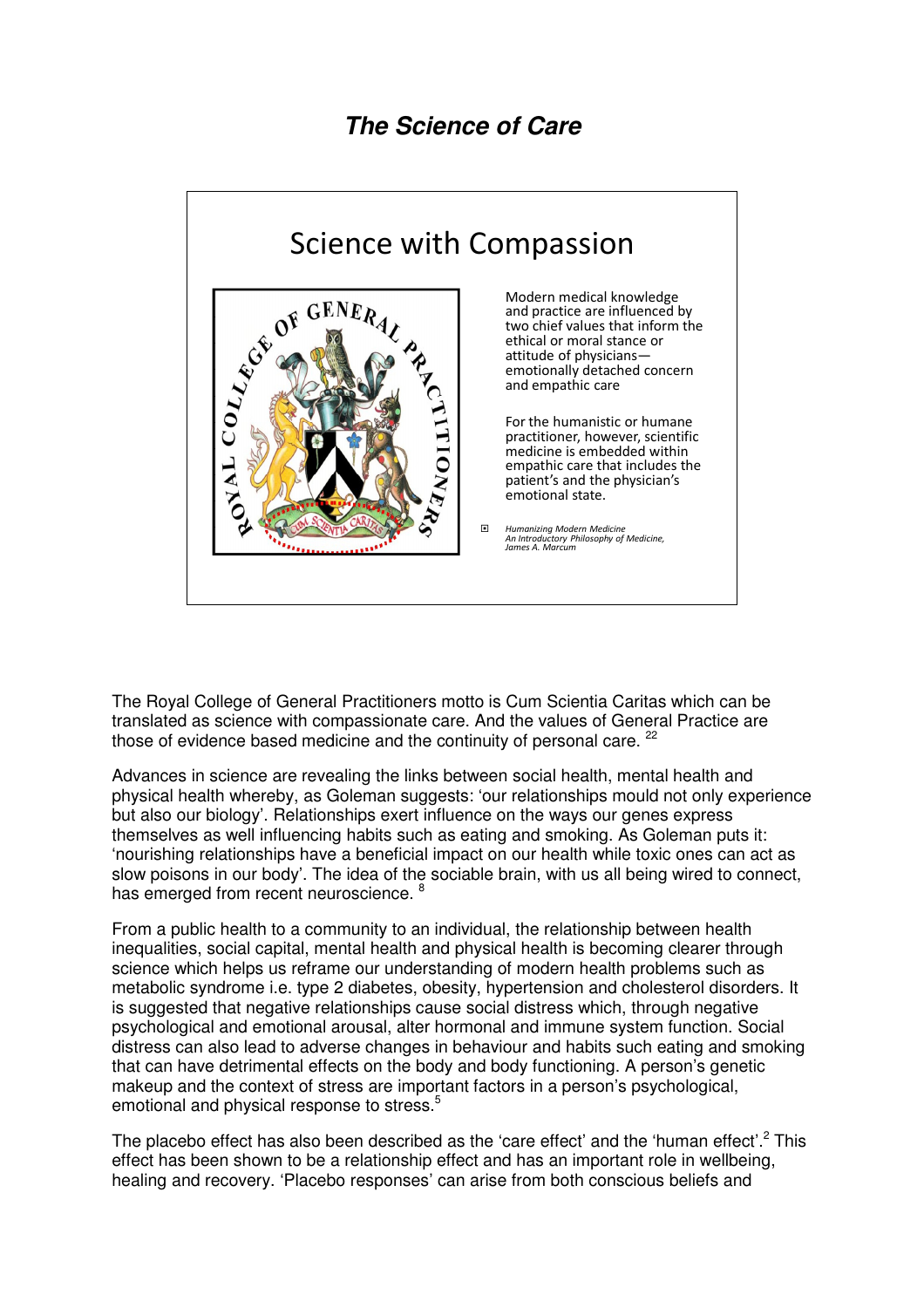subconscious associations between recovery and the experience of being treated. Science has demonstrated that the effect arises from processes in the brain that influence all body processes including hormone and immune function. <sup>23</sup>

Mental ill health increases mortality and morbidity and has the associated complications at an individual and public health level....in addition to the poor chronic disease outcomes caused by associated mental ill health, the complications of obesity, addictive habits, medically unexplained symptoms, accidents, unemployment, debt, poverty, relationship and behavioural problems need to be recognised and tackled.

Recovery through services that have the appropriate values and evidence base

Research and Development that will be directed towards providing the evidence base for mental health and wellbeing.<sup>6</sup>

# **The Gold Standard for Mental Health and Wellbeing: The Gold Standard for Caring Relationships**



**'Quality that is delivered productively is a complex task'** 

**'The big issue for me was around what you can do to create quality. And it's about relationships.'** 

Clare Chapman

Director General NHS Workforce, 2009

BMA news,  $9<sup>th</sup>$  May 2009

Health problems, whether mental or physical are complex as they are usually associated with many risk factors. Such complex systems, which also include organisations like primary care and hospitals have the property of self-organisation described by Sweeney as: 'when a system can produce fresh behaviour without a master plan<sup>' 24, 25</sup> Complex systems can be explained with a few simple rules an example of which is the flocking of birds. Computer scientists in the 1970's simulated the flocking of birds by programming each computer 'bird' called a 'Boyd' to each follow three simple rules: <sup>25</sup>

- To move to the perceived centre of the flock
- Match the velocity of other birds in the neighbourhood
- Maintain a minimum distance from other birds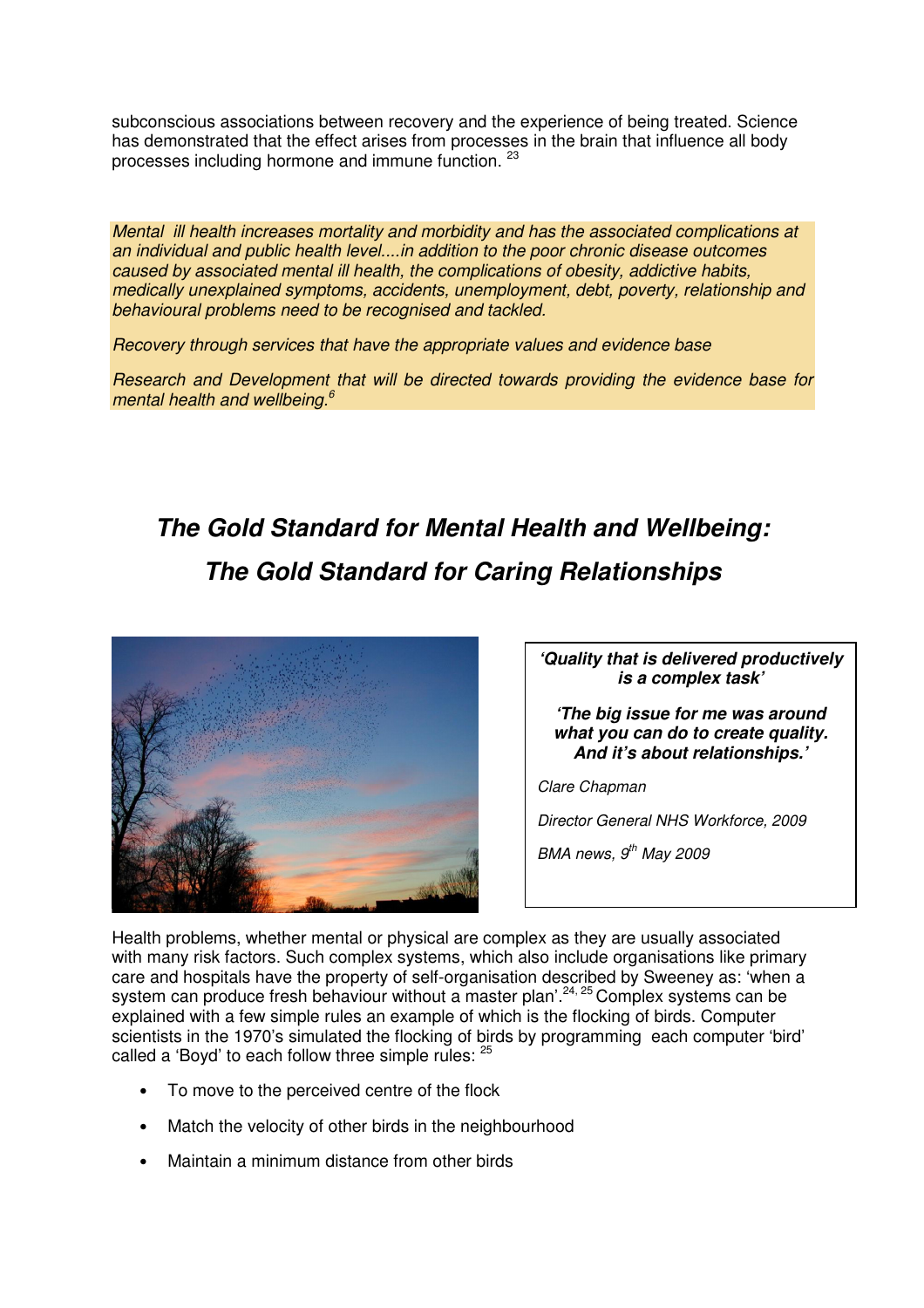The result was the simulation of flocking behaviour. Flocking also demonstrates another feature of complex systems called emergence whereby simple interactions such as the three the rules for the 'boyds' give rise to new features i.e. in the 'boyd' example to flocking itself. A third feature of complex systems is that input does not relate to output. This means that small changes can have big effects in a system be it a person's health or an organisation's performance and vice versa. The concept of initial conditions is a fourth feature of complex systems and it is crucial to outcomes. Factors that set the correct initial conditions can lead to the desired outcomes effectively and efficiently. That is, health outcomes can emerge without too many instructions, directives or targets.

The central role of relationships in health and wellbeing suggests that relationships set the initial conditions and the simple values that lead to the emergence of health and wellbeing outcomes. Relationships that are positive between people and within organisations are the simple small inputs that lead to the much bigger output of improved outcomes and health gain. The Care effect could be compared to the 'Butterfly Effect.' 23, 26

Using the Boyd's metaphor, the three rules of flocking can be translated into three simple rules of caring relationships:

| $\bullet$ | To move to the perceived centre of the flock           | <b>Person Centredness</b> |
|-----------|--------------------------------------------------------|---------------------------|
| $\bullet$ | Match the velocity of other birds in the neighbourhood | <b>Communication</b>      |
|           |                                                        |                           |

• Maintain a minimum distance from other birds **Trust**

| Emergence of Health and Wellbeing and<br>the Care-Effect: Small Input-Big Output |                                                                                                      |  |
|----------------------------------------------------------------------------------|------------------------------------------------------------------------------------------------------|--|
| <b>Values</b><br>(input)                                                         | <b>Added value</b><br>(Output)                                                                       |  |
| Shared Values of: -                                                              | Mental Health, Well-being, Self Esteem                                                               |  |
| Trust<br>Good<br>Communication                                                   | Improved chronic condition outcomes                                                                  |  |
|                                                                                  | Empowerment, Recovery, Resilience                                                                    |  |
|                                                                                  | Independence, Safer services & practice,                                                             |  |
|                                                                                  | Improved work, Less sick leave,                                                                      |  |
|                                                                                  | Organisational effectiveness, Cost                                                                   |  |
|                                                                                  | Effectiveness, Equity, Efficiency,                                                                   |  |
|                                                                                  | Self care, Less Referrals and Less                                                                   |  |
| <b>Person Centredness</b>                                                        | Admissions to hospital, Clinical effectiveness,<br>Reduced and better prescribing, Better<br>Access. |  |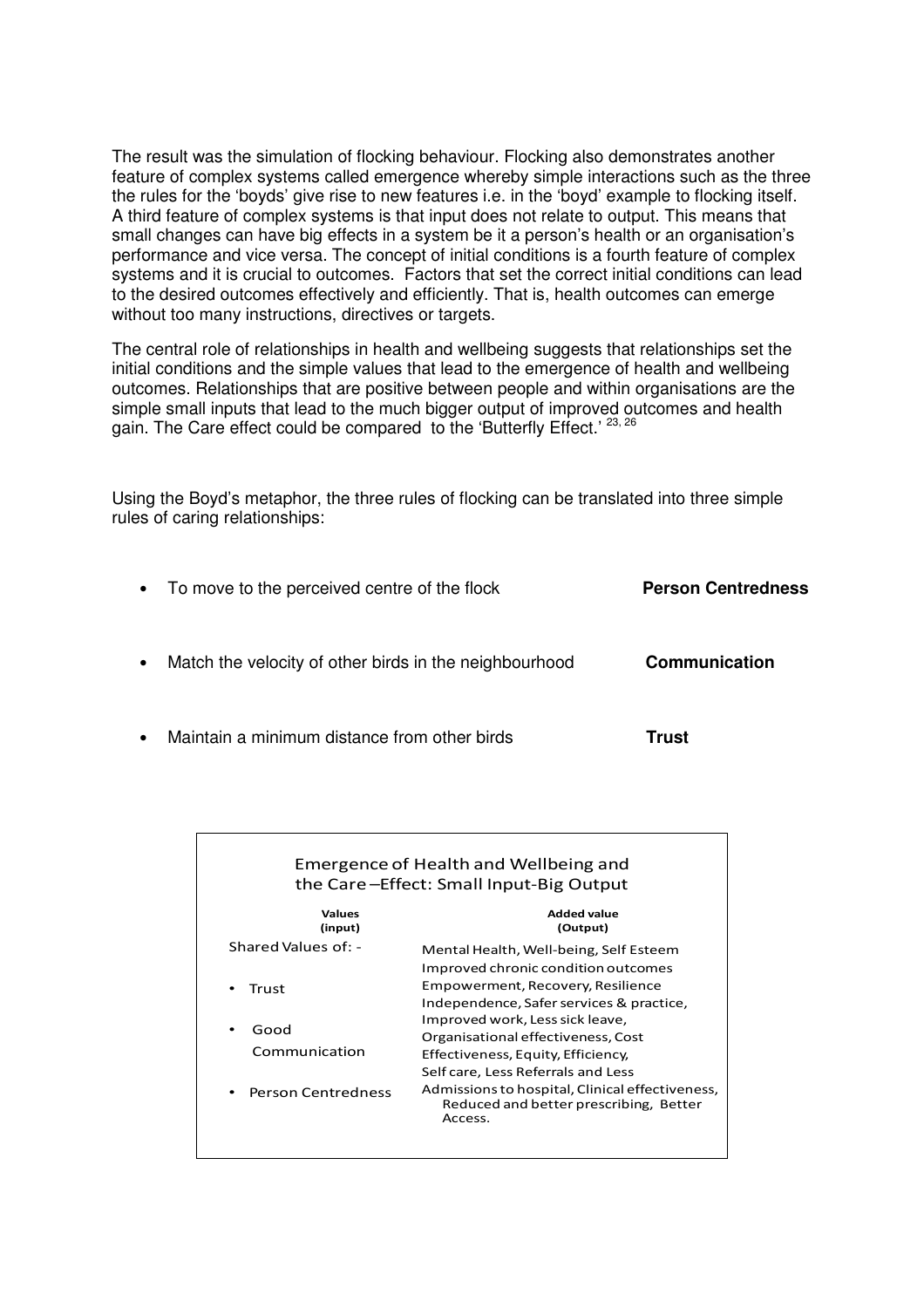Modern medicine uses the mathematics of Isaac Newton that works well where cause and effect are more obvious. Such 'complicated' rules can also be simple but in contrast to 'complex' rules, they are more precise. Such rules underpin rocket science, have put man on the moon and brought him home again! The success of modern medicine is based on this science whose objective methods dismiss the care- effect to help ensure that medication and surgical procedures are having a beneficial effect in their own right. Objective science underpins evidence based medicine and plays a major part in the standardisation of health and social care.<sup>9</sup>

However, despite the success and advances of evidence based medicine four paradoxes of modern medicine have been identified: <sup>27</sup>

- The spiraling costs of healthcare
- The soaring popularity of complementary therapies
- The worried well
- Disillusioned health professionals





The gold standard is the ultimate standard. For modern medicine and evidence based health and social care, the gold standard is the randomised controlled trial. The paradoxes of modern medicine could be the result of an over reliance on evidence based medicine and an underestimation of the importance of the Care- Effect from caring relationships for good health outcomes.

The gold standard for mental health and wellbeing is the gold standard for caring relationships and is an indication of the care effect in a system. Complexity science is the underlying science of caring relationships as relationships are complex. The hallmarks are the simple values of positive relationships that can lead to the emergence of mental, physical and social health and consequent health outcomes. The small input of caring relationships, through the Care-Effect, can produce increasing returns in health gain and save resources in the process.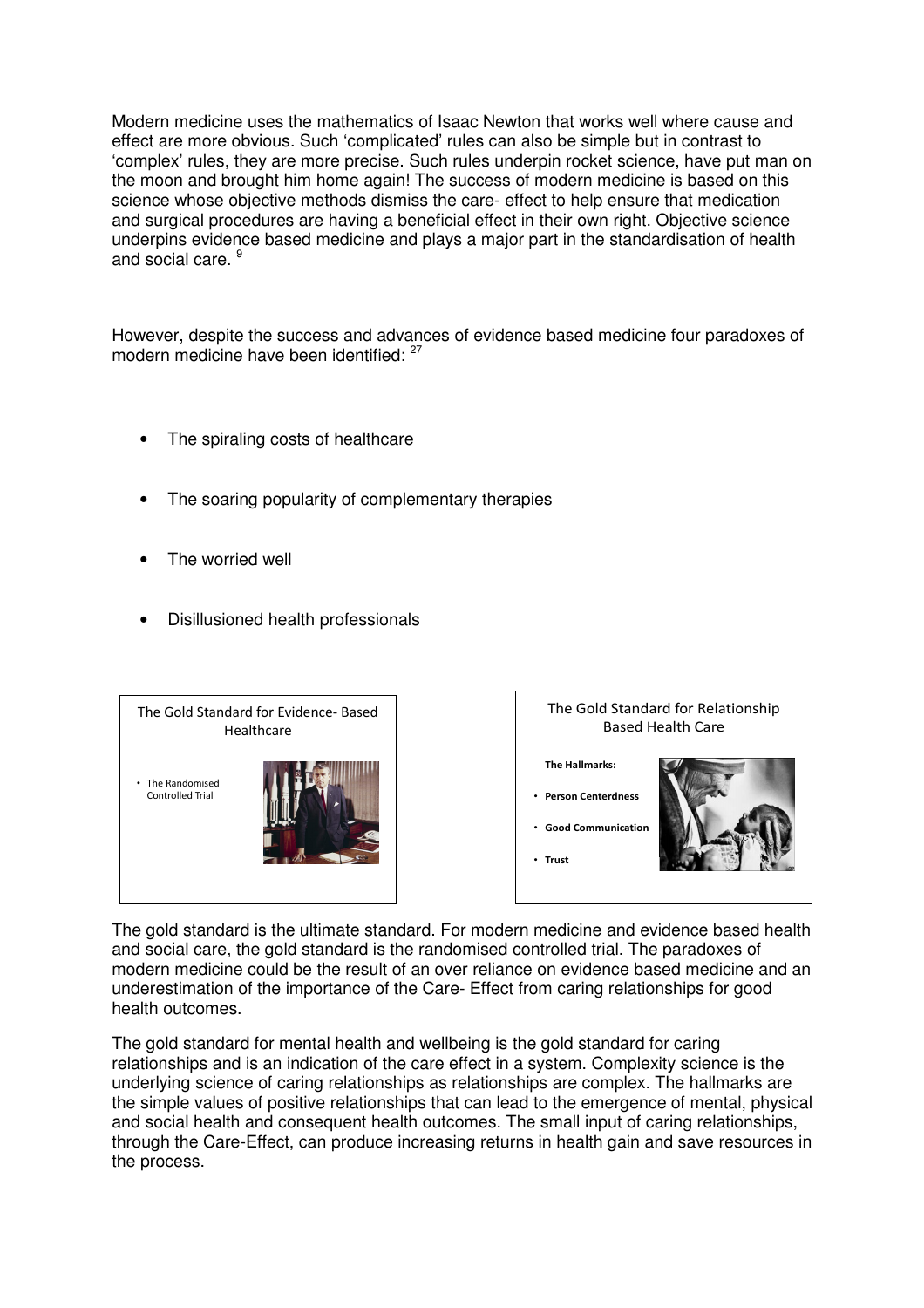Evidence based care and should be available to all without discrimination and caring relationships should also be available to all without discrimination. Science and care are a unified concept and together can deal with all of Beveridge's 'giants', not just disease, in the restoration of the NHS in Wales. Both evidence based healthcare and relationship based healthcare are required for health gain.



### **Conclusion**

The global economic crisis has stimulated debate about the need for new thinking about how we can get more value from fewer resources in health and social care. Modern medicine continues to be highly effective in its quest to reduce the burden of disease but technological advances in medicine can be very expensive. New thinking has been stimulated by recent scientific discoveries about how our social circumstances determine our mental functioning which in turn determines our physical health.

The placebo effect is discounted in medical research for scientific objectivity that ensures that any medication, therapy or surgical intervention is beneficial to health in its own right. However, advances in science have also led to a revisiting of the long- known but difficultto- prove benefits of caring relationships to health through the care effect.<sup>28</sup>

Caring relationships are relatively cheap interventions and the restoration of a culture of care, which is integrated with evidence- based technological care, should provide a low cost solution to many health problems today. This could lead to increasing returns rather than diminishing returns in the health economy. By reducing waste, resources could be freed to support the universal and equitable provision of quality technological healthcare.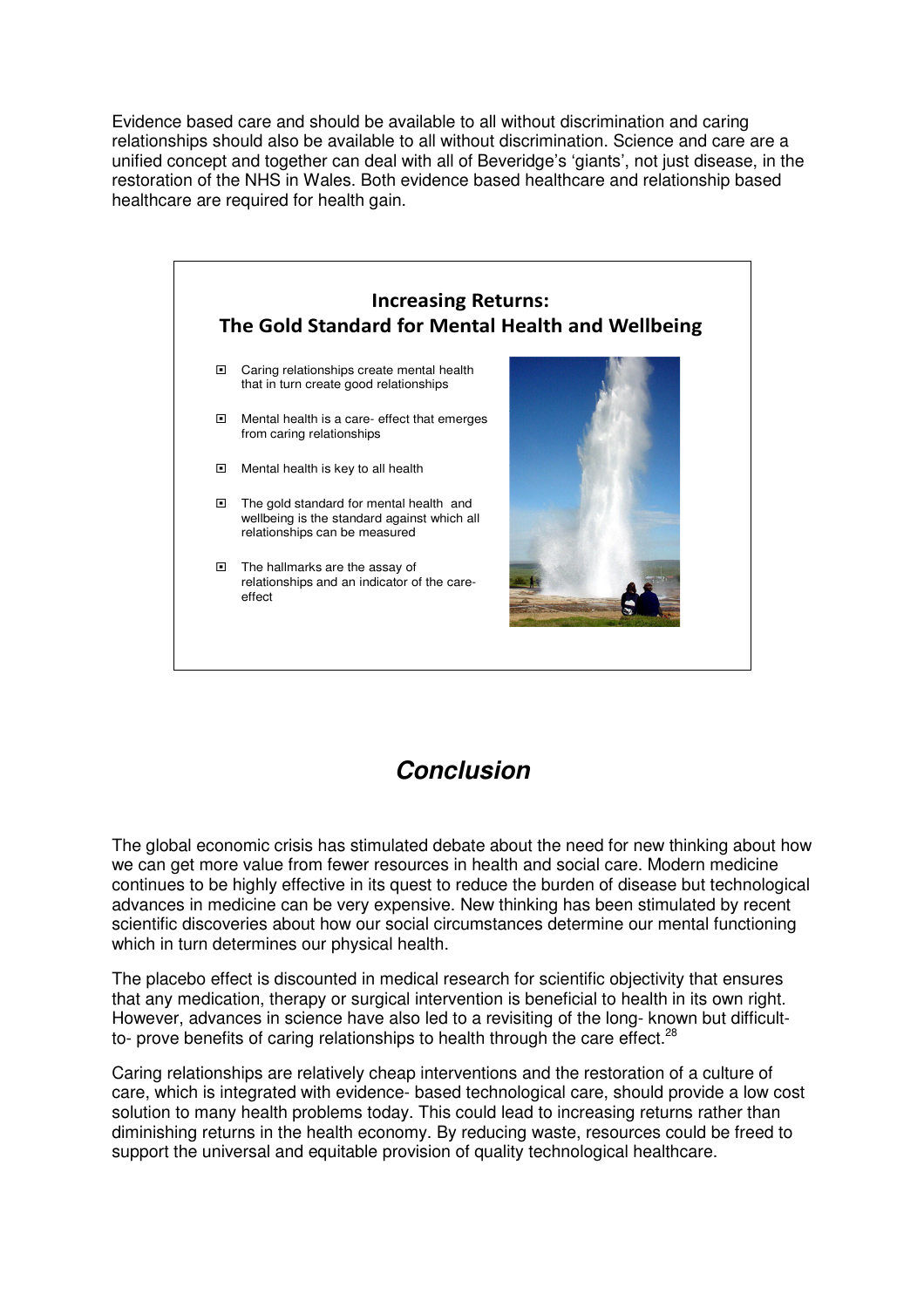### **References**

 $<sup>1</sup>$  Julian T. H. (2006), The Political Economy of Healthcare: A clinical perspective, The Policy</sup> Press.

 $2$  Dixon M and Sweeney K (2000), The Human Effect in Medicine: Theory, Research and Practice, Radcliffe Medical Press

<sup>3</sup> Mental Health Declaration for Europe, Facing the Challenges, Building Solutions, WHO. Helsinki, Finland, 2005.

<sup>4</sup> McKenzie. K and Harpham T (2006), Social Capital and Mental Health, Jessica Kingsley Publishers.

<sup>5</sup> Marmot M and Wilkinson R.G. (2006), Social Determinants of Health, Second Edition, Oxford University Press.

 $6$ The Welsh Declaration for Mental Health and Wellbeing, Wales Mental Health in Primary Care Network, February 2007.

 $7$  One Wales. A progressive agenda for the government of Wales. 2007.

<sup>8</sup> Goleman D (2006) Social Intelligence: The New Science of Human Relationships, Arrowe Books.

<sup>9</sup>Timmermans S and Berg M (2003) The Gold Standard: The Challenge of Evidence-Based Medicine and Standardisation in Healthcare, Temple University Press.

 $10$  Closing the gap in a generation: health equity through action on the social determinants of health, Sir Michael Marmot, WHO, 2008

<sup>11</sup> Delamothe T (2008), The NHS at 60, Founding principles, BMJ, Vol. 336, 1216-1218.

 $12$  Delamothe T (2008), The NHS at 60, Universality, equity, and quality of care, BMJ, Vol. 336, 1278-128.

**<sup>13</sup>**The Black Report: Inequalities in Health: Report of a Research Working Group, DHSS, 1980

<sup>14</sup> Hart J.T (2008), What are people for? Mental Health in a Sick Society. Keynote speech to WaMH in PC/Primhe Conference, Bevan Foundation.

<sup>15</sup> Working for a healthier tomorrow Dame Carol Black's Review of the health of Britain's working age population, 2008.

<sup>16</sup> Mental health, Resilience and Inequalities, Dr Lynne Friedli, WHO 2009.

 $17$  The other end of the telescope. A refocusing of mental health and wellbeing for service users and carers. Burrows M and Greenwell S, 2007

<sup>18</sup> Wilkinson R.G (2005), The Impact of Inequality. How to make sick societies healthier. Routledge.

<sup>19</sup> Dewi Rees W and Lutkins S.G (1967), Mortality of Bereavement, BMJ, vol.4, 13-16